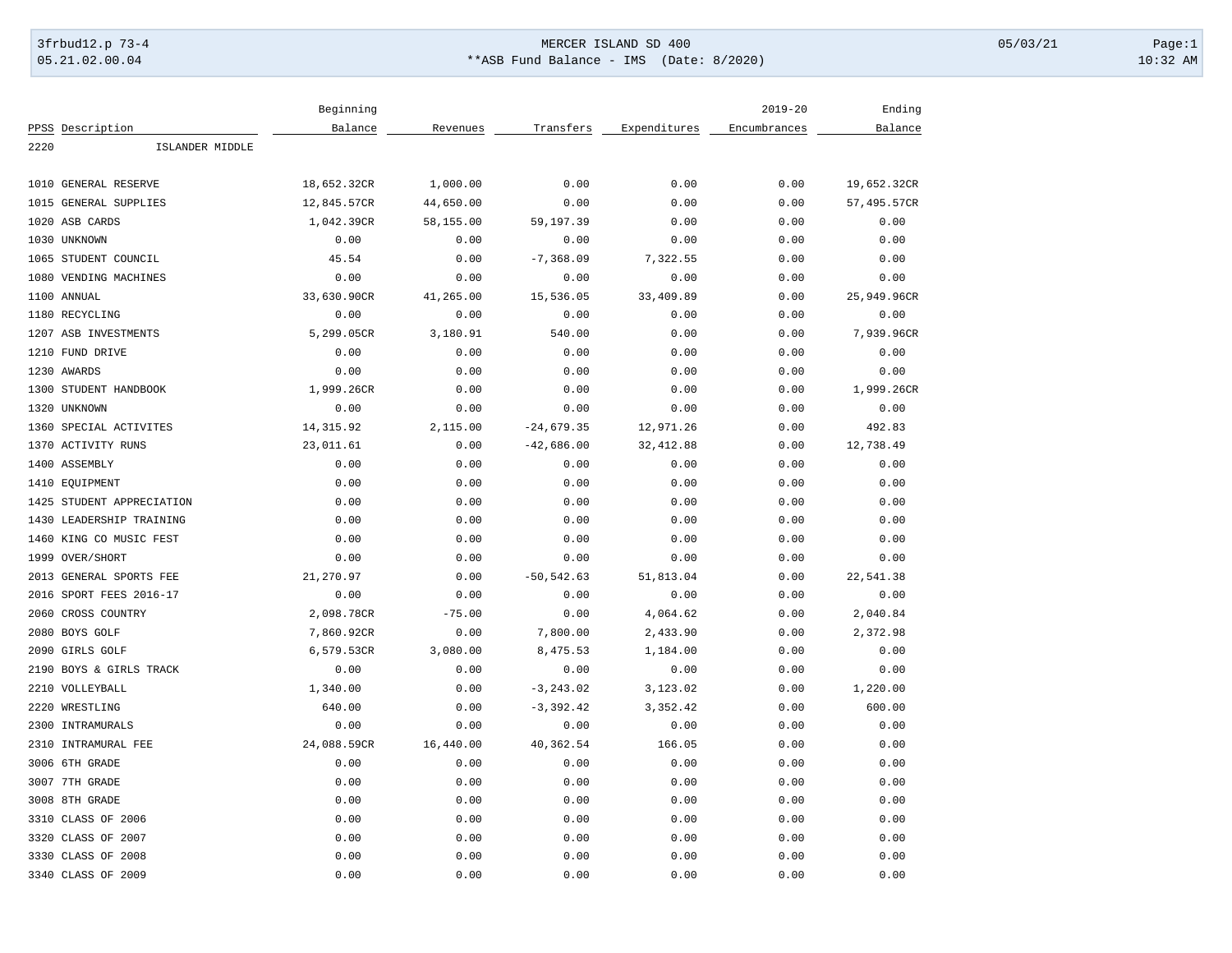## 3frbud12.p 73-4 Page:2 05.21.02.00.04 \*\*ASB Fund Balance - IMS (Date: 8/2020) 10:32 AM

|           |                                    | Beginning                                         |              |                           |              | $2019 - 20$  | Ending      |
|-----------|------------------------------------|---------------------------------------------------|--------------|---------------------------|--------------|--------------|-------------|
|           | PPSS Description                   | Balance                                           | Revenues     | Transfers                 | Expenditures | Encumbrances | Balance     |
| 2220      | ISLANDER MIDDLE                    |                                                   |              |                           |              |              |             |
| 4020      | CHESS CLUB                         | 0.00                                              | 0.00         | 0.00                      | 0.00         | 0.00         | 0.00        |
|           | 4040 UNKNOWN                       | 0.00                                              | 0.00         | 0.00                      | 0.00         | 0.00         | 0.00        |
|           | 4050 BAND OPERATIONS               | 2,175.66CR                                        | 4,671.50     | $-5, 473.24$              | 13,266.16    | 0.00         | 945.76      |
|           | 4052 MORNING JAZZ                  | 30,037.25CR                                       | 13,625.00    | 6,795.38                  | 13, 117.76   | 0.00         | 23,749.11CR |
|           | 4080 CHOIR                         | 0.00                                              | 312.00       | $-267.39$                 | 579.39       | 0.00         | 0.00        |
|           | 4105 DANCE CLUB                    | 0.00                                              | 0.00         | 0.00                      | 0.00         | 0.00         | 0.00        |
|           | 4120 DRAMA                         | 318.55                                            | 0.00         | $-818.78$                 | 500.23       | 0.00         | 0.00        |
|           | 4195 GLOBAL CITIZENSHIP            | 0.00                                              | 0.00         | 0.00                      | 0.00         | 0.00         | 0.00        |
|           | 4250 MATH CLUB                     | 0.00                                              | 0.00         | 0.00                      | 0.00         | 0.00         | 0.00        |
|           | 4260 ORCHESTRA                     | 0.00                                              | 0.00         | 0.00                      | 0.00         | 0.00         | 0.00        |
| 4420      | 5TH GRADE ACTIVITY                 | 0.00                                              | 0.00         | 0.00                      | 0.00         | 0.00         | 0.00        |
|           | 4430 NATURAL HELPERS               | 3,919.17CR                                        | 0.00         | 0.00                      | 198.18       | 0.00         | 3,720.99CR  |
| 4540      | <b>SCIENCE CLUB</b>                | 0.00                                              | 0.00         | 0.00                      | 0.00         | 0.00         | 0.00        |
|           | 4545 ROBOTICS CLUB                 | 0.00                                              | 0.00         | $-235.97$                 | 235.97       | 0.00         | 0.00        |
| 4710      | DESTINATION IMAGINATION            | 0.00                                              | 0.00         | 0.00                      | 0.00         | 0.00         | 0.00        |
| 6000      | PRIVATE MONEYS                     | 0.00                                              | 0.00         | 0.00                      | 0.00         | 0.00         | 0.00        |
|           | 6330 UNKNOWN                       | 0.00                                              | 0.00         | 0.00                      | 0.00         | 0.00         | 0.00        |
|           | 6360 UNKNOWN                       | 0.00                                              | 0.00         | 0.00                      | 0.00         | 0.00         | 0.00        |
|           | 6410 RED CROSS                     | 0.00                                              | 0.00         | 0.00                      | 0.00         | 0.00         | 0.00        |
|           | 6430 UNKNOWN                       | 0.00                                              | 0.00         | 0.00                      | 0.00         | 0.00         | 0.00        |
|           | 6510 UNKNOWN                       | 0.00                                              | 0.00         | 0.00                      | 0.00         | 0.00         | 0.00        |
| 6520      | SHIFT TO SAFETY                    | 0.00                                              | 0.00         | 0.00                      | 0.00         | 0.00         | 0.00        |
|           | 6700 UNKNOWN                       | 0.00                                              | 0.00         | 0.00                      | 0.00         | 0.00         | 0.00        |
|           | 6705 GLOBAL GIVING                 | 0.00                                              | 0.00         | 0.00                      | 0.00         | 0.00         | 0.00        |
|           | 6710 WA CULTURAL EXCHANGE          | 0.00                                              | 0.00         | 0.00                      | 0.00         | 0.00         | 0.00        |
| 6720      | UNKNOWN                            | 0.00                                              | 0.00         | 0.00                      | 0.00         | 0.00         | 0.00        |
|           | 6780 WORLD OUTSIDE MY SHOES        | 0.00                                              | 0.00         | 0.00                      | 0.00         | 0.00         | 0.00        |
|           | 6785 MIYFS                         | 0.00                                              | 0.00         | 0.00                      | 0.00         | 0.00         | 0.00        |
|           | 6820 MAKE A WISH FOUNDATION        | 0.00                                              | 0.00         | 0.00                      | 0.00         | 0.00         | 0.00        |
|           | 6825 FREE THE CHILDREN             | 0.00                                              | 0.00         | 0.00                      | 0.00         | 0.00         | 0.00        |
| $--- - -$ | *ISLANDER MIDDLE                   | 89,286.80CR                                       | 188,419.41   | 0.00                      | 180, 151.32  | 0.00         | 97,554.89CR |
|           | *Restricted for Fund Purposes      | ==================================<br>89,286.80CR | 188,419.41   | - ===============<br>0.00 | 180, 151.32  | 0.00         | 97,554.89CR |
|           | ---- *Associated Student Body Fund | 89,286.80CR                                       | 188, 419. 41 | 0.00                      | 180, 151.32  | 0.00         | 97,554.89CR |